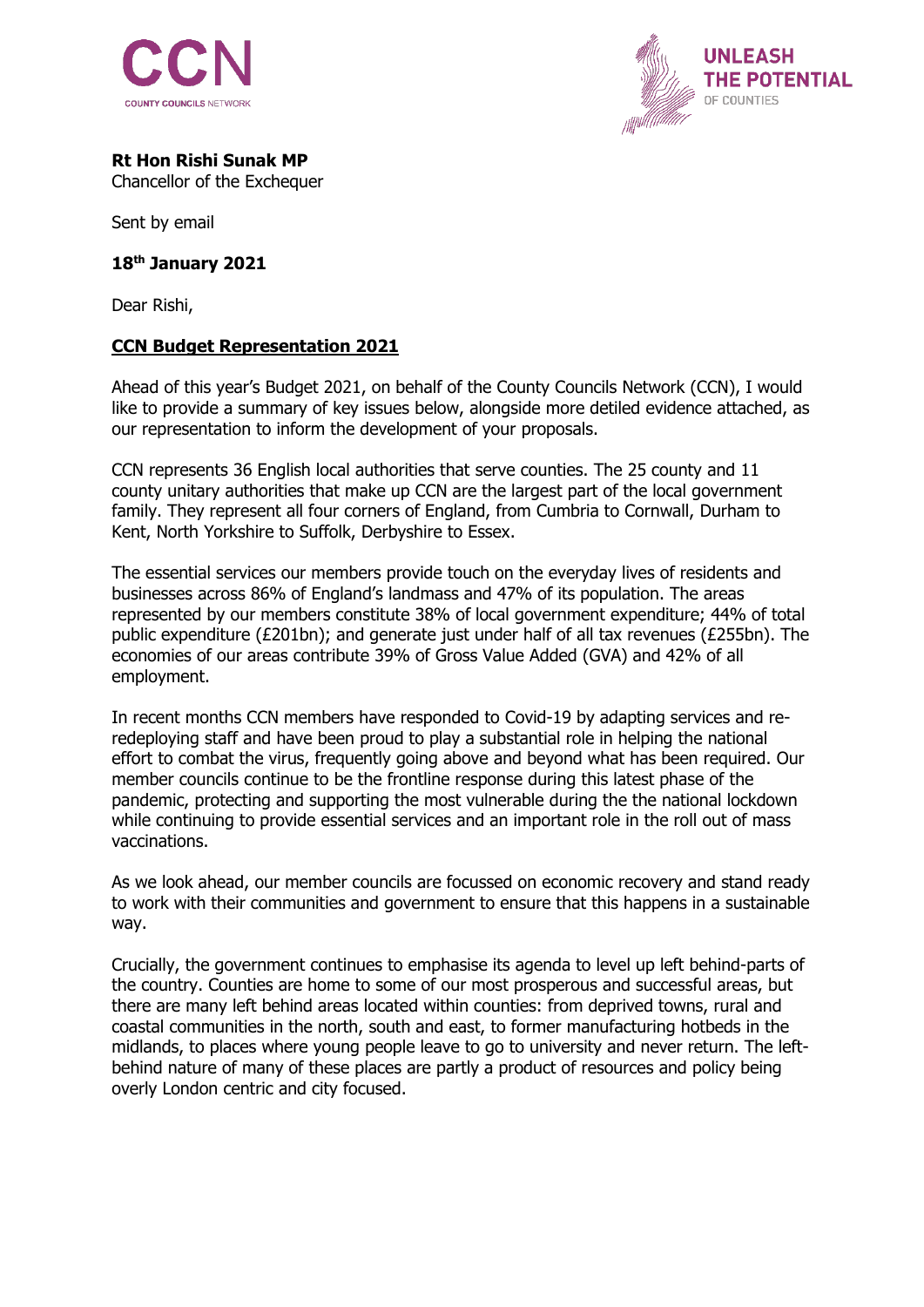CCN welcomes the intention through the 2021 Budget to address some of these deepseated imbalances. Recent research by Grant Thornton $<sup>1</sup>$  showed that many of the underlying</sup> economic weaknesses of county economies have been exacerbated by Covid-19. The immediate economic shock and uncertainty around both the speed and nature of recovery will have exposed and deepened many of these longstanding inequalities. The latest lockdown will to lead to further challenges for local economies in recovering from the pandemic.

In responding to this call for respresentations, in September, CCN submitted a detailed and comprehensive response to the Spending Review. CCN's Spending Review submission focused on the three areas that we think will best create the conditions for continuing to respond the national emergency that is the COVID-19 pandemic and delivering the longer term levelling up to agenda: Sustainable & Fair Funding; Recovery & Levelling up; and Quality Public Services.

The full submission can be found [here,](http://www.countycouncilsnetwork.org.uk/download/3248/) and it attached to the covering email.

For the 2021 Budget, we urge the government to consider the detailed evidence presented in this submission in relation to Recovery & Levelling Up and Quality Public Services, all of which remains as revelant to the 2021 Budget as it was in late September.

In particular, in responding to the economic emergency we face, we would highlight our proposals in relation to role of county authorities in delivering a place-based recovery. County authorities are uniquely placed, as strategic authorities, to respond to the challenges facing our national and local economies created by the pandemic. Counties are the key local agency in placed-based growth, delivering billions each year in growth related expenditure and capital investment; to their influencing and leadership role as convener, facilitator, and vision setter.

Alongside this, this pandemic has particularly exposed the challenges facing our adult social care system, and the need for long-term reform. While it is crucial that the Government use this budget to provide further details of their long-awaited plans for social care reform, sustainable funding is only part of the solution.

For this investment to be effective it must be accompanied by reform to the wider framework in which social care for adults and children is delivered, alongside whole-place public service reform and integration. We must empower local government to lead placebased investment in early intervention across the entire social care system supported by a national framework for preventative investment to help reduce cost and improve service outcomes across the public sector.

Alongside considering the evidence and proposals contained in our Spending Review submission, we urge the Treasury to engage with a forthcoming report by Newton Europe and CCN on adult social care reform and a new optimised model of localised delivery.

More widely, since our Spending Review Submission, CCN has also responded to the Provisional Local Government Settlemnt 2021/22 which provided further details of the funding proposals announced for local government at the Spending Review.

Our response to the settlement can be found [here,](http://www.countycouncilsnetwork.org.uk/download/3342/) and is attached to the covering email. We outline that CCN has worked pragmatically and constructively throughout this financial

<sup>1</sup> **Grant Thornton** (2020) - Place-Based Recovery <http://www.countycouncilsnetwork.org.uk/download/3114/>